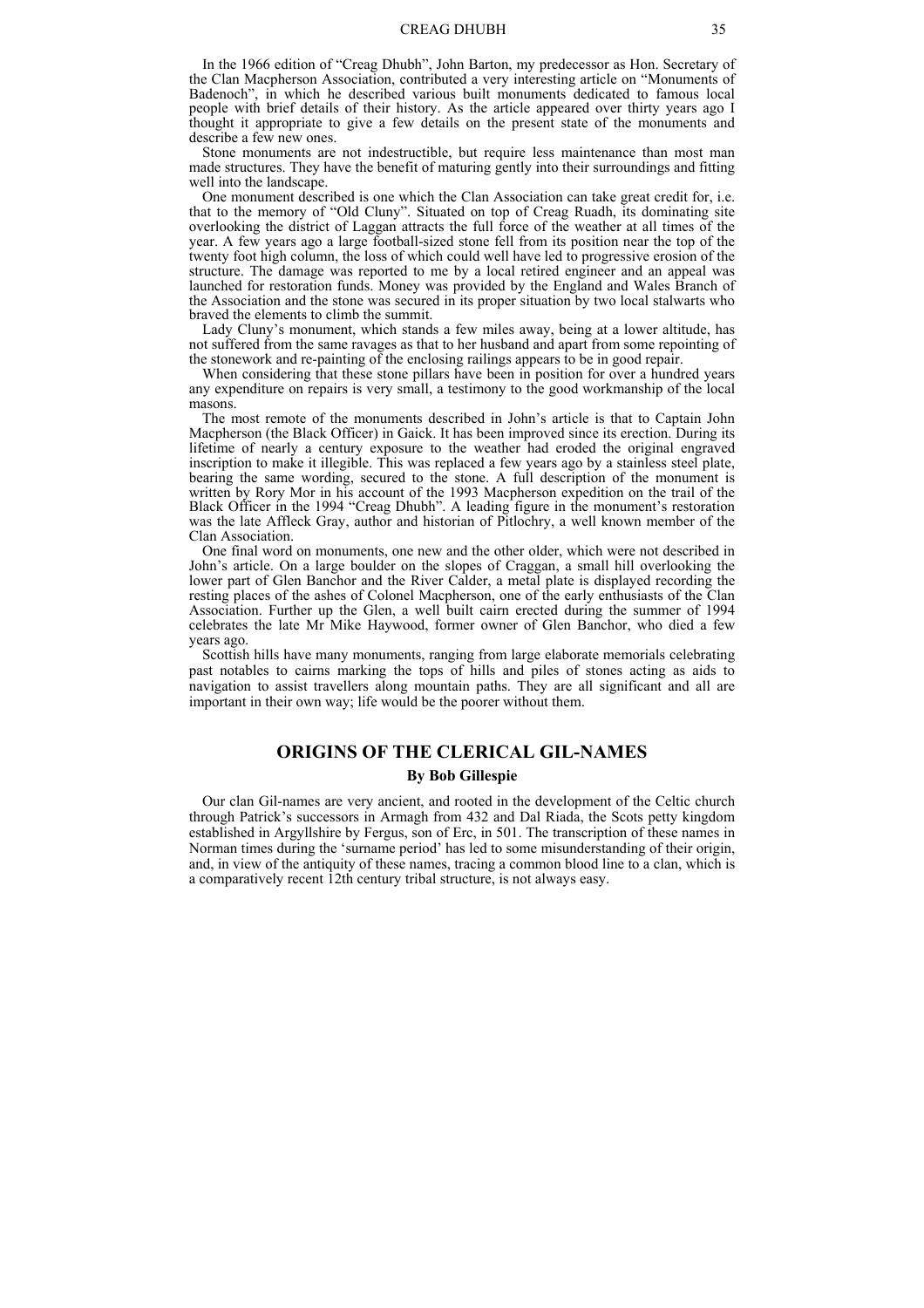The origins of the Gil-names predate the arrival of Christianity in the 5th century to a time when petty tribal kings (Rig) of Celtic origin relied upon a class of druidic bards called 'Filid' to proclaim the king's aristocratic status in court. At the time, Celtic society functioned according to orally recited law within a hierarchical system of sworn oral testimony. After many years of training, the Fili-rig was able to recite from memory his kings' genealogy using bardic panegyrics as mnemonics, so establishing his lord's 'honour price' in a legal system based on sworn testimony according to the witness's aristocratic pedigree. An essential part of the king's retinue, the Fili-rig was able to entertain the king and his aristocratic guests every winter night from Samain (1st November) to Beltain (Mayday) with a different tale or anecdote rich in social morality. Columba and his missionaries were later to put the talents of the Filid-rig to missionary use as reciters of the religious canons as modified by the usual law (Brehon code) and as lay reciters of scripture and the lives of the saints.

The Filid-rig functioned in this way during the first millenium, his successors being the Tannists and Brieves of the Highland clan system. The title gave birth to the name Gilry (a Ewen Gilry was recorded as living in Drumelzier in 1331), and later in the hands of the Norman scribes the name became predictably Gilroy. The conventional etymology of Ghille ruaidh (red-haired lad) is closer to the Scots patronymic of Macllroy or the Irish Kilroy.

The Filid were coached by the early missionary bishops to proclaim the word of God at the highest level in the tribal aristocracy. As a class the Filid were Christian by the second half of the 7th century, able to recite the scriptures or the lives of the saints, so giving rise half a millenium later to a series of names. Fili-Padruig and Fili-Bride date probably from the 6th century and were later transcribed to the Irish Gilpatrick and Gilbride names: these Filid recited the lives of the 5th century abbot of Armagh and abbess of Kildare. Up to the 4th century, the Filid, as a class, held a special devotion to Imbolc, which became the feast day of Bride, or St. Brigid.

Similar constructions exist for other Celtic saints such as Gilfillan or our own Gillichattan, although it would appear that the Vatican has never heard of St. Chattan.

Fili-Criosd and Fili-losa were probably 7th century reciters of the parables of Christ, or Jesus, later to become Gilchrist and Gillies. Fili-Moire, Fili-Peadair and Fili-Martin were 7th century reciters of scripture concerning the lives of the saints, Mary, Peter and Martin, later to become Gilmore, Gilfeather, Gilmartin. Gillanders (Andrew) and Gilzean (Eoin, or John) have similar origins.

The early church canons went to great lengths to integrate the Brehon code of marriage which permitted bigamy in the Irish Celtic church: Patrick and his first learned convert, the Fili, Dubthach, agreed to admit all the dispositions of the Celtic law which were not in contradiction with scripture or with conscience. In this way, the creed of the 5th century Irish church was effectively re-shaped according to Irish Celtic traditions, and the Filid adapted their panegyrics to include Christianity. Columba, having journeyed from Iona up the Great Glen to Inverness, used Patrick's tactics a century later in converting the Pictish king Bridei's druid, Broichan, to the faith. Patrick and his successors consulted the Filid in the settlement of disputes arising from the complexities of integrating the church canons with the Brehon code and would have spoken through the Fili-brath, the 'reciter of judgement,' probably a 5th century function which would be transcribed six centuries later by the Normans to Gillivray or Gilbraith.

The Brehon code stuck right up to the Synod of Cashel in 1101 when the reforms of Pope Gregory VII against Simony, Nicolaism and Secularisation (finally promulgated at the first Latran Council of 1123) attempted to infiltrate without the success achieved in the three other Irish provinces of Dublin, Cashel and Tuam, the recalcitrant valleys of Armagh and Moray. For 600 years the bishops of the Celtic, rather than Roman traditions of Canterbury, Lindisfarne or Cluny, applied orally-recited canons which integrated the Brehon code in the exercise of their pastoral office, canons which were memorised as panegyrics by the bishops' Filid (Fili-asbuig), who were equally responsible from the 7th century onwards for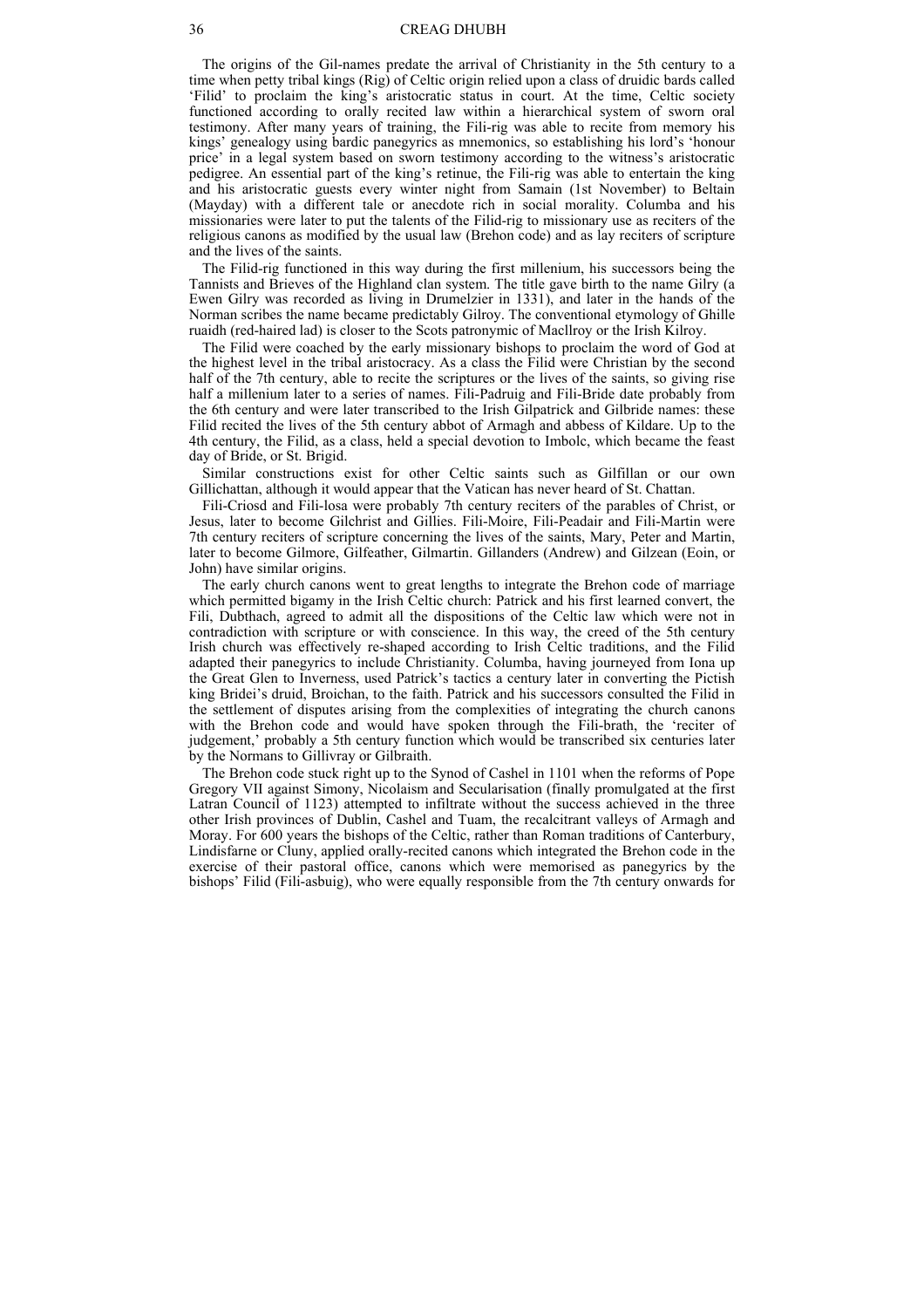establishing the bishops' honour price, which came close to that of a petty king. In those early courts a dispute between a bishop and a petty king would have been debated in poetry between their advocates, latter-day Gillespies (Filid-asbuig) and Gilroys (Filid-rig). There's an idea for Hollywood!

In 1111, the synod of Rathbeasail accorded the province of Armagh, which included Dal Riada, a total of 12 sees. During the critical surname period marked by the Normanisation of the Scots there were 12 'Fili-asbuig' in the service of the 12 bishops responsible for dioceses from Donegal and Down to Argyll. These men were certainly deacons and therefore not under full orders. They were allowed to marry without incurring the wrath of Malcolm Canmore's Queen, Margaret. For the Gillespies among us, genealogical points of departure from the surname period arguably originate from these 12 Filid-asbuig deacons of the province of Armagh who may traditionally have held these functions on a close family basis enabling each generation early coaching of the next in their remarkable feats of memory.

A 1993 phone book count in Scotland revealed that of the 2000 Gillespies and 4000 Macphersons mentioned, the geographic distribution gives a much lower than expected distribution of Gillespies in the Highlands and a much higher than expected distribution in Argyllshire, Strathclyde, Perthshire and Fife, more-or-less constituting the lands of Dal Riada and the ancient province of Armagh. The post-Clearances Gillespie and Macpherson diasporas are therefore not the same.

Today's Irish Gillespies are predictably grouped in Donegal and County Down, part of the ancient province of Armagh.

The Filid-asbuig as a profession had been long 'dead in the water' by the time Norman scribes attempted to commit their names to paper in the spirit of the Ragman Roll in 1296. By then the Gaelic language had retreated North of the Highland line. From 843, when Kenneth Macalpin united the Picts and Scots under the ravages of the Norsemen, no more Celtic canons were devised because Viking atrocities against church property had simply rendered large tracts of the law inapplicable: abbots and bishops used the protection of the strongest kings to protect their considerable wealth and paved the way to early forms of feudalism. However, as long as the Brehon code resisted Gregorian reform and the Highland Gaels and Scots continued to shun the written word, the Filidasbuig would still have held positions as men of learning in the church, much as the Filid-rig were to become the Tanists and Brieves of the newly emerging clans.

Fili-asbuig status gave birth to the early medieval 'Gillespic' fore-name possibly chosen by ambitious families with an eye for church property for males destined for a life of the cloth. Like the small number of other pre-medieval forenames, it was expected to be perpetuated during successive generations in the families concerned. We have in this respect two early cases at the origin of our own clan Chattan, but others exist; such as the early 13th century progenitor of the Campbells, Gillespic 0 Duithne Cam (crooked) Beul (mouth); or the 14th century Gillespie Mac Eoghain na h-Oitrich (5th Macewen of Otter); or one of Bruce's MP's in St. Andrews, Gillespie Maclachlan.

The commonly-held view that the etymological root of the Gil-names comes from the word Gilly, or serving lad, leads to the absurd notion that one could be a serving lad to a long-dead saint, or that judgement can be served upon (Gilly-brath instead of Filibrath). Kings and Bishops had vassals and deacons to serve them, not Gillys. If the sense is that of a devotee, the Gaelic language foresaw the prefix Maol-, literally the tonsuredone, giving Maol Colum Cille or Maol Chaluim, a devotee of Columba, known today as Malcolm; otherwise, Malone, from Maol Eoin, a devotee of John; or Malise or Mellish, from Maol Iosa, a devotee of Jesus.

The Norman scribes can be pardoned for mixing their f's and their g's because the first letter is not always pronounced in Gaelic when addressing a person by name and, in all events, an initial f is silent and a g sounds more like a y when followed by an i.